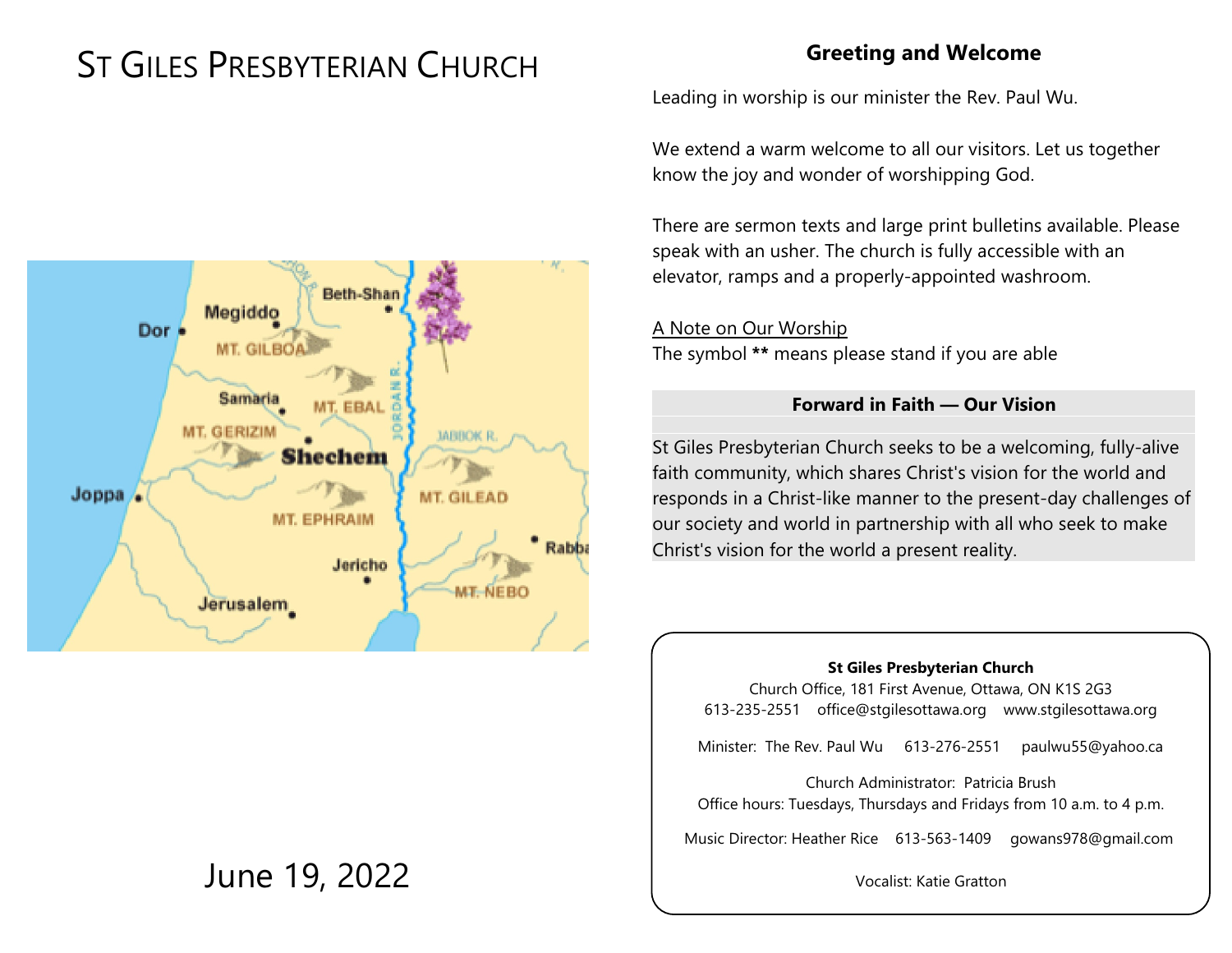We acknowledge that the land on which we gather is the traditional unceded territory of the Algonquin Anishnaabeg People. The Algonquin peoples have lived on this land since time immemorial. We are grateful to have the opportunity to be present in this territory.

Prelude: *Help and Save Us, Lord* ~ Hebrew Melody, arr. L.N. Porter

Call to Worship

One: We come to worship God,

**All: For God is just and compassionate. God is love.** One: Where do we find God?

**All: God is among the hungry and thirsty, in the face of a stranger, reaching out to us.**

One: Let us seek God so that we can serve God.

**All: Let us worship God and seek God's healing, reconciling grace.**

#### **\*\*Hymn: Worship the Lord 555**

#### *Refrain:*

**Worship the Lord, worship the Father, the Spirit, the Son, raising our hands in devotion to God who is one!** 

- **1. Raising our hands as a sign of rejoicing, and with our lips our togetherness voicing, giving ourselves to a life of creativeness, worship and work must be one.** *Refrain*
- **2. Praying and training that we be a blessing, and by our handiwork daily expressing: we are committed to serving humanity, worship and work must be one.** *Refrain*
- **3. Called to be partners with God in creation, honouring Christ as the Lord of the nation, we must be ready for risk and for sacrifice, worship and work must be one.** *Refrain*
- **5. Now in response to the life you are giving, help us, Creator, to offer our living, seeking a just and a healing society, worship and work must be one.** *Refrain*

#### Children's Story

#### Prayer of Adoration

Creator God, you have made a world of such amazing diversity — with unique living things we cannot number, in an interdependent pattern on which all life depends. We praise you for such wonder. You have created such amazing diversity in humankind — through culture and language, custom and community, expressed in creativity and compassion over and over again. We praise you for such wonder. In Jesus Christ, you show us how much you love your creation and how we can live by your love. By the power of your Spirit, give us new eyes to behold the wonders you have made and teach us how to share in the praise your creation offers you day by day.

#### Unison Prayer of Confession

**Creator God, the diversity in your creation amazes us but we confess we prefer what seems familiar. We'd like everyone to speak our language. We wish others hold our values and shared our customs. We belittle discrimination that hurts others. We don't recognize how our own preferences affect other people and the**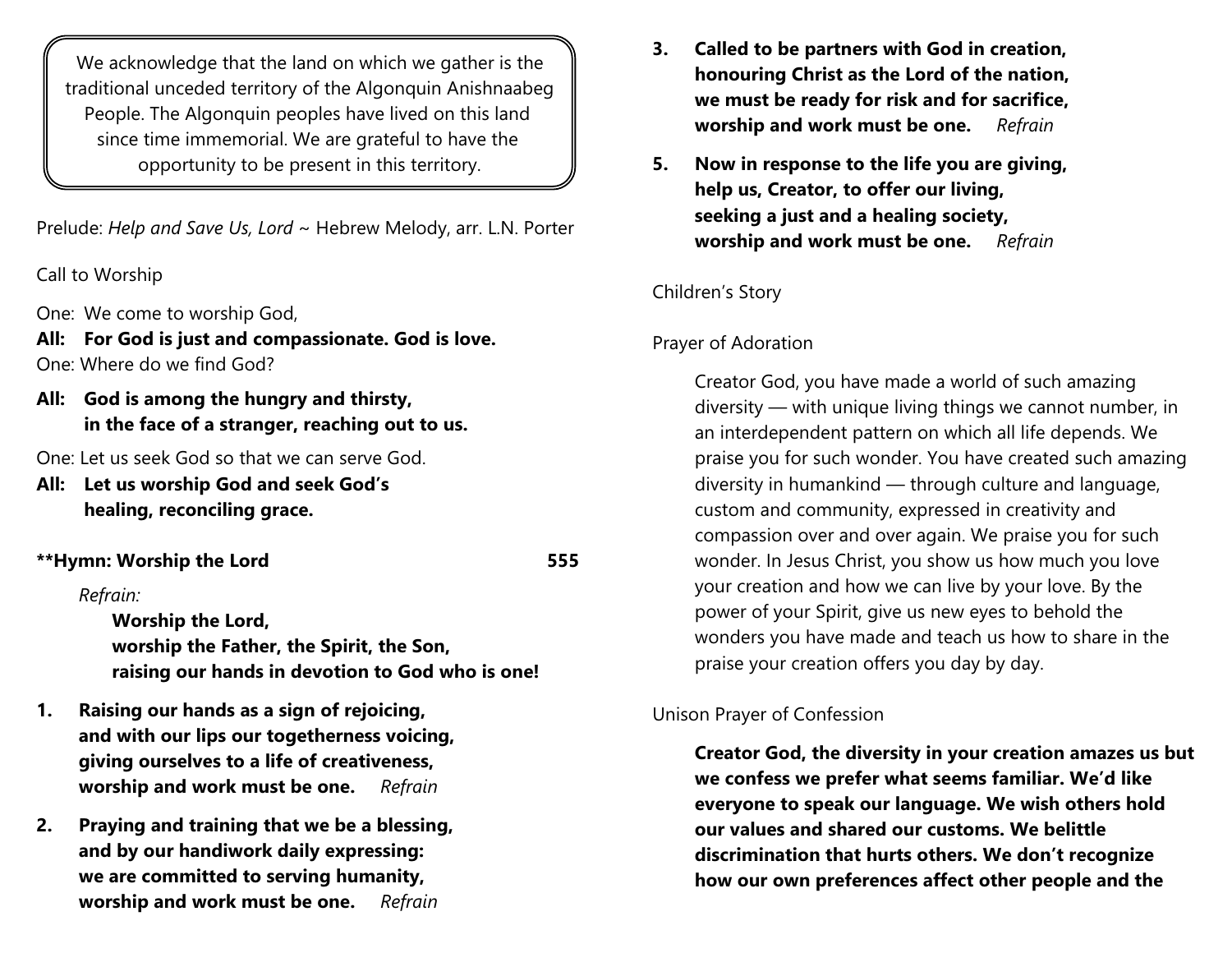**earth itself in harmful ways. Forgive our familiar assumptions, and open our minds and hearts to the stories of others and the cries of suffering throughout the earth.**

#### The Lord's Prayer

**Our Father who art in heaven, hallowed be thy name. Thy kingdom come, thy will be done on earth as it is in heaven. Give us this day our daily bread, and forgive us our debts as we forgive our debtors, and lead us not into temptation, but deliver us from evil, for thine is the kingdom and the power and the glory, for ever and ever. Amen.**

#### Assurance of Pardon

The prophet Micah declared that God requires only three things of us: to do justice, to love kindness, and walk humbly with our God. To all who truly repent, who turn away from arrogance, and seek reconciliation with God and neighbour in kindness and humility, God offers forgiveness and peace. The peace of our Lord Jesus Christ be with you all.

#### Scripture

First Reading: 1 King 12:25–33

Then Jeroboam built Shechem in the hill country of Ephraim and resided there; he went out from there and built Penuel. Then Jeroboam said to himself, "Now the kingdom may well revert to the house of David. If this people continues to go up to offer sacrifices in the house of the Lord at Jerusalem, the heart of this people will turn again to their master, King Rehoboam of Judah; they will kill me and return to King

Rehoboam of Judah." So the king took counsel and made two calves of gold. He said to the people, "You have gone up to Jerusalem long enough. Here are your gods, O Israel, who brought you up out of the land of Egypt." He set one in Bethel, and the other he put in Dan. And this thing became a sin, for the people went to worship before the one at Bethel and before the other as far as Dan. He also made houses on high places and appointed priests from among all the people who were not Levites. Jeroboam appointed a festival on the fifteenth day of the eighth month like the festival that was in Judah, and he offered sacrifices on the altar; so he did in Bethel, sacrificing to the calves that he had made. And he placed in Bethel the priests of the high places that he had made. He went up to the altar that he had made in Bethel on the fifteenth day in the eighth month, in the month that he had selected on his own; he appointed a festival for the people of Israel, and he went up to the altar to offer incense.

#### Second Reading: 1 King 16:23-28

In the thirty-first year of King Asa of Judah, Omri began to reign over Israel; he reigned for twelve years, six of them in Tirzah. He bought the hill of Samaria from Shemer for two talents of silver; he fortified the hill and called the city that he built Samaria, after the name of Shemer, the owner of the hill. Omri did what was evil in the sight of the Lord; he did more evil than all who were before him. For he walked in all the way of Jeroboam son of Nebat and in the sins that he caused Israel to commit, provoking the Lord, the God of Israel, to anger by their idols. Now the rest of the acts of Omri that he did and the power that he showed, are they not written in the Book of the Annals of the Kings of Israel? Omri slept with his ancestors and was buried in Samaria; his son Ahab succeeded him.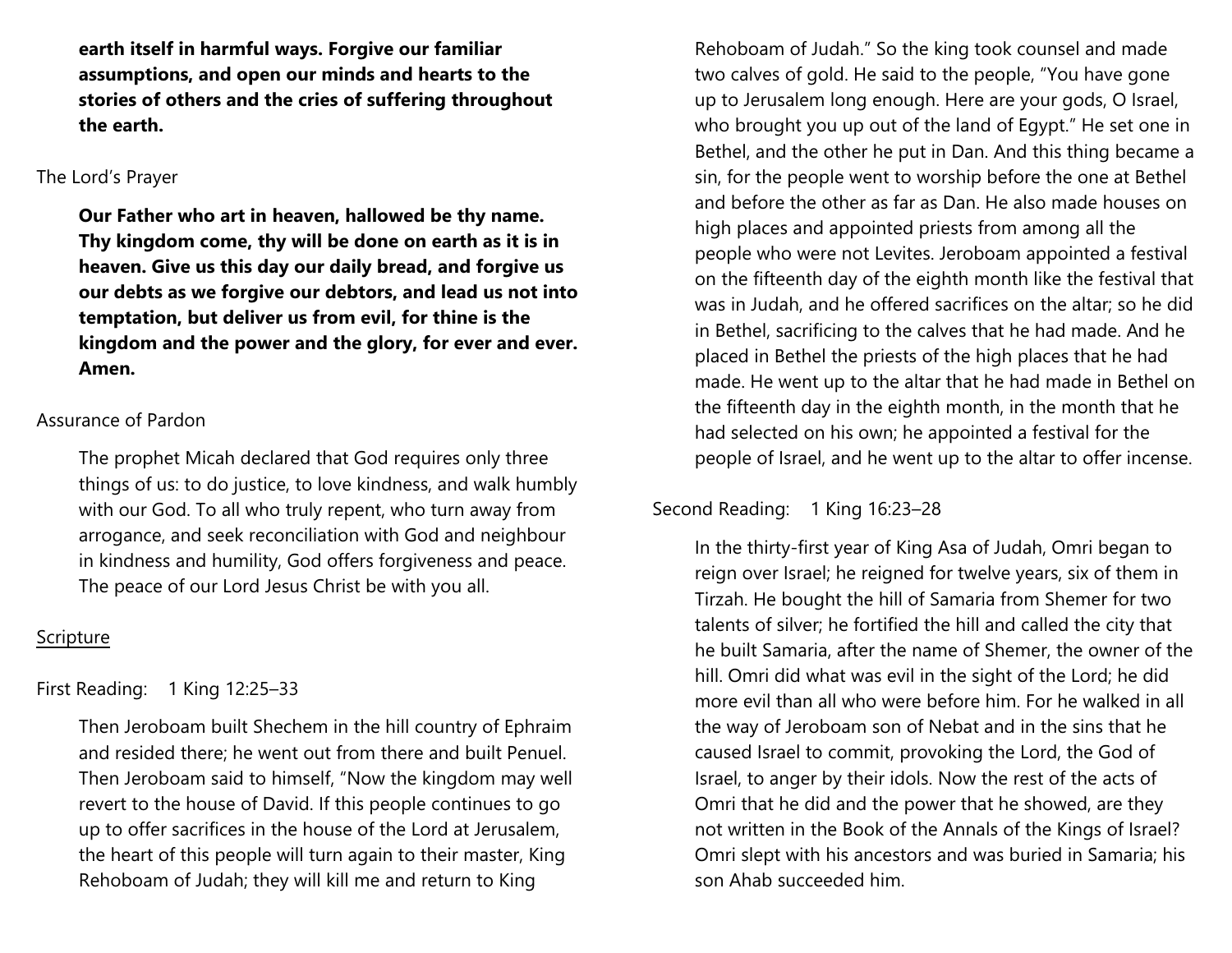



#### Fools say in their hearts, "There is no God."

#### **They are corrupt; they do abominable deeds; there is no one who does good.**

The Lord looks down from heaven on humankind to see if there are any who are wise, who seek after God.

### **They have all gone astray; they are all alike perverse; there is no one who does good,**

#### **no, not one.**

Have they no knowledge, all the evildoers who eat up my people as they eat bread and do not call upon the Lord?

#### **There they shall be in great terror,**

**for God is with the company of the righteous. You would confound the plans of the poor,**

**but the Lord is their refuge.**

O that deliverance for Israel would come from Zion! **When the Lord restores the fortunes of his people, Jacob will rejoice; Israel will be glad.**

#### Gospel Reading John 4:19–24

The [Samaritan] woman said to him, "Sir, I see that you are a prophet. Our ancestors worshipped on this mountain, but you say that the place where people must worship is in Jerusalem." Jesus said to her, "Woman, believe me, the hour is coming when you will worship the Father neither on this

mountain nor in Jerusalem. You worship what you do not know; we worship what we know, for salvation is from the Jews. But the hour is coming and is now here when the true worshippers will worship the Father in spirit and truth, for the Father seeks such as these to worship him. God is spirit, and those who worship him must worship in spirit and truth."

Reader: This is the word of the Lord, **People: Thanks be to God.**

#### **\*\*Hymn: Praise him, praise him 372**

**1. Praise him, praise him, Jesus, our blessed Redeemer! Sing, O earth, his wonderful love proclaim! Hail him, hail him, highest archangels in glory; strength and honour give to his holy name! Like a shepherd, Jesus will guard his children; in his arms he carries them all day long.** 

#### *Refrain*

**Praise him, praise him! Tell of his excellent greatness; praise him, praise him, ever in joyful song!**

- **2. Praise him, praise him, Jesus, our blessed Redeemer! For our sins he suffered and bled and died; he, our Rock, our hope of eternal salvation, hail him, hail him! Jesus the Crucified. Sound his praises! Jesus who bore our sorrows, love unbounded, wonderful, deep and strong.** *Refrain*
- **3. Praise him, praise him, Jesus, our blessed Redeemer! Heavenly portals loud with hosannas ring! Jesus Saviour, reigneth forever and ever; crown him, crown him, Prophet and Priest and King! Christ is coming, over the world victorious; power and glory unto the Lord belong.** *Refrain*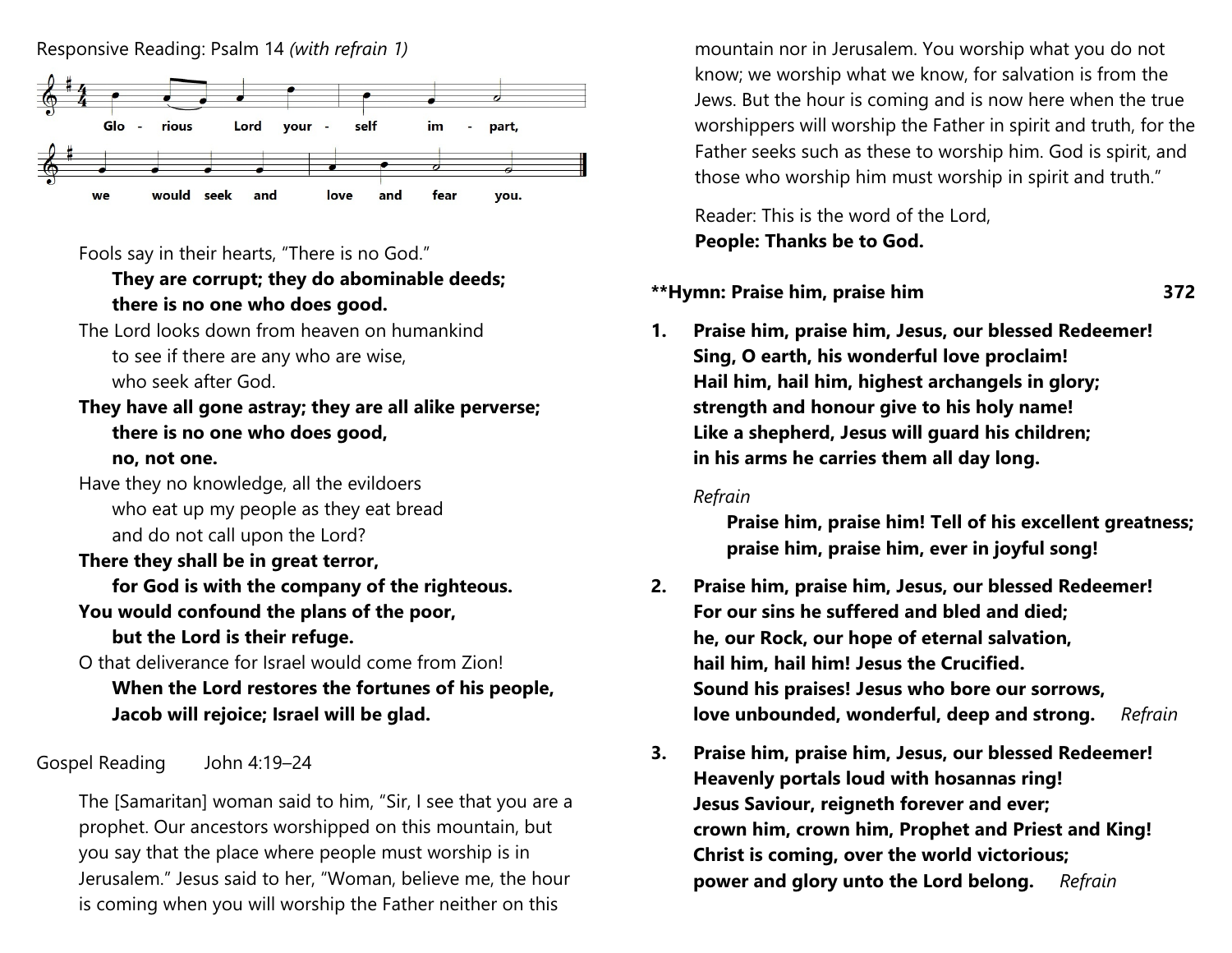**\*\*Hymn: Jesus, life of all the world 77**

- **1. Jesus, life of all the world, source and sum of all creation, Son of God and Son of Man , only hope of our salvation, Living Word for all our need, life you give is life indeed!**
- **2. Life of freedom, gladness, truth, all our gu i lt and fear transcending; life that leads beyond the grave, God's own life that knows no ending; life eternal, gift u npriced, freely ours in Jesus Christ!**
- **3. Yours is life that makes us stand firm for truth, all wrong defying; yours, strength by which we strive, on your holy arm relying; yours, the war we wage on sin, yours, the power by which we win .**
- **4. Jesus, life of all the world, you are Lord of every nation; by your Holy Spirit's power make your Church your incarnation till our lives of truth and grace show our world your human face!**

Passing of the Peace

Announcements

**Offering** 

**Doxology: Praise God from whom all blessings flow Praise him, all creatures here below; Praise him above, ye heavenly host; Praise Father, Son and Holy Ghost.**

#### Prayer of Dedication

**6**

#### **\*\*Hymn: God, who stretched the spangled heaven s 3 0 5**

- **1. God, who stretched the spangled heavens infinite in time and place, flung the suns in burning radiance through the silent fields of space. We, your children in your likeness, share inventive powers with you: great Creator, still creating, show us what we yet may do.**
- **2. Proudly rise our modern cities, stately buildings row on row; yet their windows, blank, u nfeeling,**  stare on canyoned streets below, **where are the lonely drift u n noticed i n the cities ebb and flow, l o st two purpose and to meaning, scarcely caring where they go.**
- **3. We have ventured worlds on dreamed of since the childhood of our race: kn own the ecstasy of winging through u ntravelled realms of space; probed the secrets of the atom, yielding u nimagin ed power, facing us with life's destruction or our most triumphant hour.**